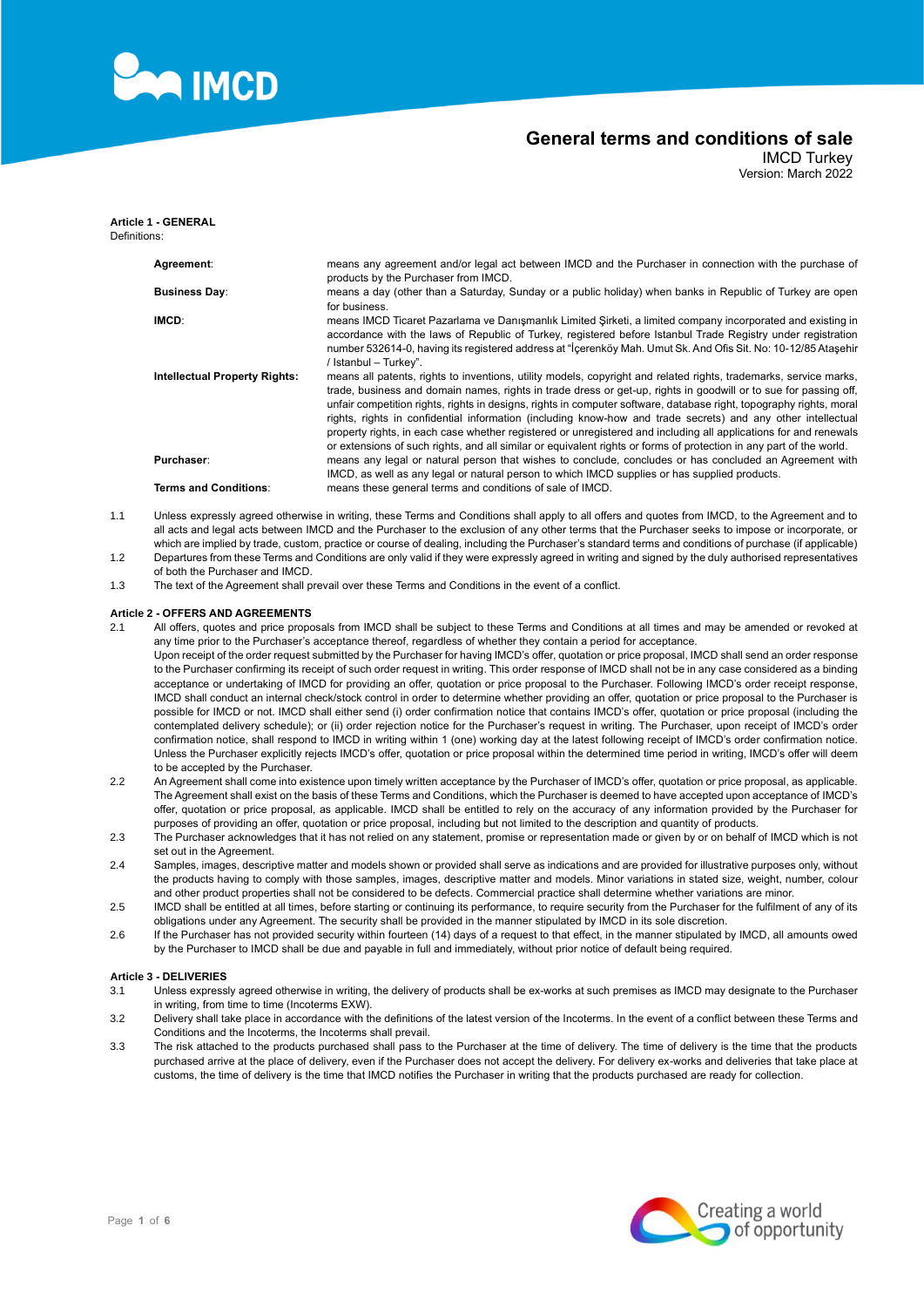

IMCD Turkey Version: March 2022

- 3.4 Unless expressly agreed otherwise in writing, the delivery date, time or period specified are approximate only and time shall not be of the essence. The mere fact that IMCD exceeds the delivery date, time or period provided to Purchaser shall not constitute a breach of the Agreement, shall not result in default or any liability to the Purchaser and shall not entitle the Purchaser to terminate the Agreement or to any other remedy for breach of contract.
- 3.5 If a delivery period has not been expressly provided, the Products shall be delivered within a reasonable period.
- 3.6 IMCD shall have the right at all times to deliver in consignments, and shall always be entitled to invoice for such partial performances separately.
- <span id="page-1-0"></span>3.7 If the Purchaser does not accept delivery, or in the case of ex-works delivery or deliveries that take place at customs does not collect the products delivered within seven (7) days after delivery and/or in the manner stipulated by IMCD, the Purchaser shall be in default without notice of default being required, and IMCD shall in any case be entitled to invoice for and receive the agreed price. IMCD shall then also be entitled, without prejudice to its other rights under applicable law, to store the products at the Purchaser's expense and risk, all costs arising therefrom, including but not limited to increases in duties, levies, premiums, taxes and charges, shall be payable by the Purchaser.
- 3.8 If a situation provided for in Article 3.7 arises, and, despite being given a reasonable time by IMCD, the Purchaser still fails to accept/collect the products or fails to do so in time, IMCD shall, without prejudice to its other rights under applicable law, these Terms and Conditions and/or the Agreement, be entitled to:
	- (a) store the products until actual delivery/collection and charge the Purchaser for the reasonable costs (including handling and insurance) of storage; and/or
	- (b) sell the products at the best price readily obtainable and (after de-ducting all reasonable storage and selling expenses) account to the Purchaser for any excess over the price paid by the Purchaser (if any) or charge the Purchaser for any shortfall below the price under the price specified in the Agreement.

## **Article 4 - PRICES**

- 4.1 Unless expressly agreed otherwise in writing, all prices shall be ex-works. All prices shall be exclusive of value added tax ("**VAT**"), the costs of transporting and/or dispatching the products, other costs incurred in connection with delivery, government levies and/or taxes payable.
- 4.2 All price offers shall be agreed on, in original currencies of the products. Unless a foreign currency current account agreement is signed, all invoices will be issued in Turkish Lira by using the Turkish Central Bank's selling rate on the date of the invoice for the denominated currency of the price offers, the payments shall be made in Turkish Lira on the due date and the information regarding foreign currency amounts on the invoice is only for referring to the price offer and for information only.
- 4.3 IMCD shall be entitled at all times to change its prices, on condition that prices specified in the Agreement may be changed only if the costdetermining factors on which the prices are based have changed since the Agreement was concluded and prior to delivery. Such price adjustments shall be notified to the Purchaser but shall not entitle the Purchaser to terminate the Agreement. Such cost-determining factors include without limitation raw material prices, labour costs, social security costs, taxes (including VAT and other government levies), import and export duties, any request by the Purchaser to change a collection/delivery date, any request by the Purchaser to change quantities or types of products ordered; or any delay caused by any instructions of the Purchaser in respect of the products or failure of the Purchaser to give IMCD adequate or accurate information or instructions (if applicable) and exchange rate fluctuations.

## **Article 5 - TRANSPORT EQUIPMENT AND PACKAGING**

- 5.1 The loading or filling of transport equipment and/or packaging made available by the Purchaser shall take place at the Purchaser's expense and risk. If IMCD should nonetheless be liable, the provisions o[f Article 8](#page-2-0) of these Terms and Conditions shall then be applicable.
- 5.2 IMCD shall have the right to refuse to load equipment and/or fill packaging if it does not comply with the reasonable safety requirements set by IMCD from time to time. In that case, IMCD shall not be liable for any costs arising from a possible delay. Costs shall also be understood to include the costs referred to in Article [3.7.](#page-1-0)

#### **Article 6 - RETURNS, COMPLAINTS AND REMEDIES**

- 6.1 Without prior written consent on its part, IMCD shall not be obliged to accept returns from the Purchaser. If products are returned without the prior written consent of IMCD, their dispatch and storage after their return shall be at the Purchaser's expense and risk.
- 6.2 The risk in returned products shall continue to be borne by the Purchaser until IMCD has accepted the return and the returned products in writing, to which acceptance IMCD may attach conditions.
- <span id="page-1-1"></span>6.3 As an essential part of any Agreement and a basic principle of these Terms and Conditions, the Purchaser acknowledges and expressly accepts to be obliged to check the conformity of the products during their delivery, pointing out any visible non-conformity within 2 (two) days as of the delivery in accordance with Article 23/1-c of the Turkish Commercial Code No. 6102 - including but not limited to quantity, quality, documentation and labeling on the delivery note which shall be signed by the carrier. Lacking of such (signed) notice, the products shall be deemed definitively accepted free of such non-conformity and the Purchaser cannot claim any subsequent non-conformity of the delivered products, that should have been discovered with due care during delivery.
- <span id="page-1-2"></span>6.4 Moreover, the Purchaser has a further essential and material contractual duty to - immediately (i.e. without undue delay) and in any event prior to any use and/or reselling and in any case at latest within 8 (eight) days as of the delivery in accordance with Article 23/1-c of the Turkish Commercial Code No. 6102 - test and effectively evaluate, among others, whether: (i) the products (including samples and models) meet the specifications, as provided by IMCD; (ii) the products and/or any related technical support and information, as provided by IMCD, are suitable for Purchaser's intended uses and applications. The Purchaser's obligation to inspect, test and evaluate the delivered products as described herein shall, among others, consist out of an application-specific analysis and shall, at least, include testing to determine suitability from a technical as well as health, safety, and environmental standpoint. The Purchaser in breach of these obligations cannot claim any consequent non-conformity and/or defects of the delivered products.
- 6.5 The Purchaser is obliged to notify IMCD of any discovered material defect which cannot be discovered as a result of an ordinary inspection to be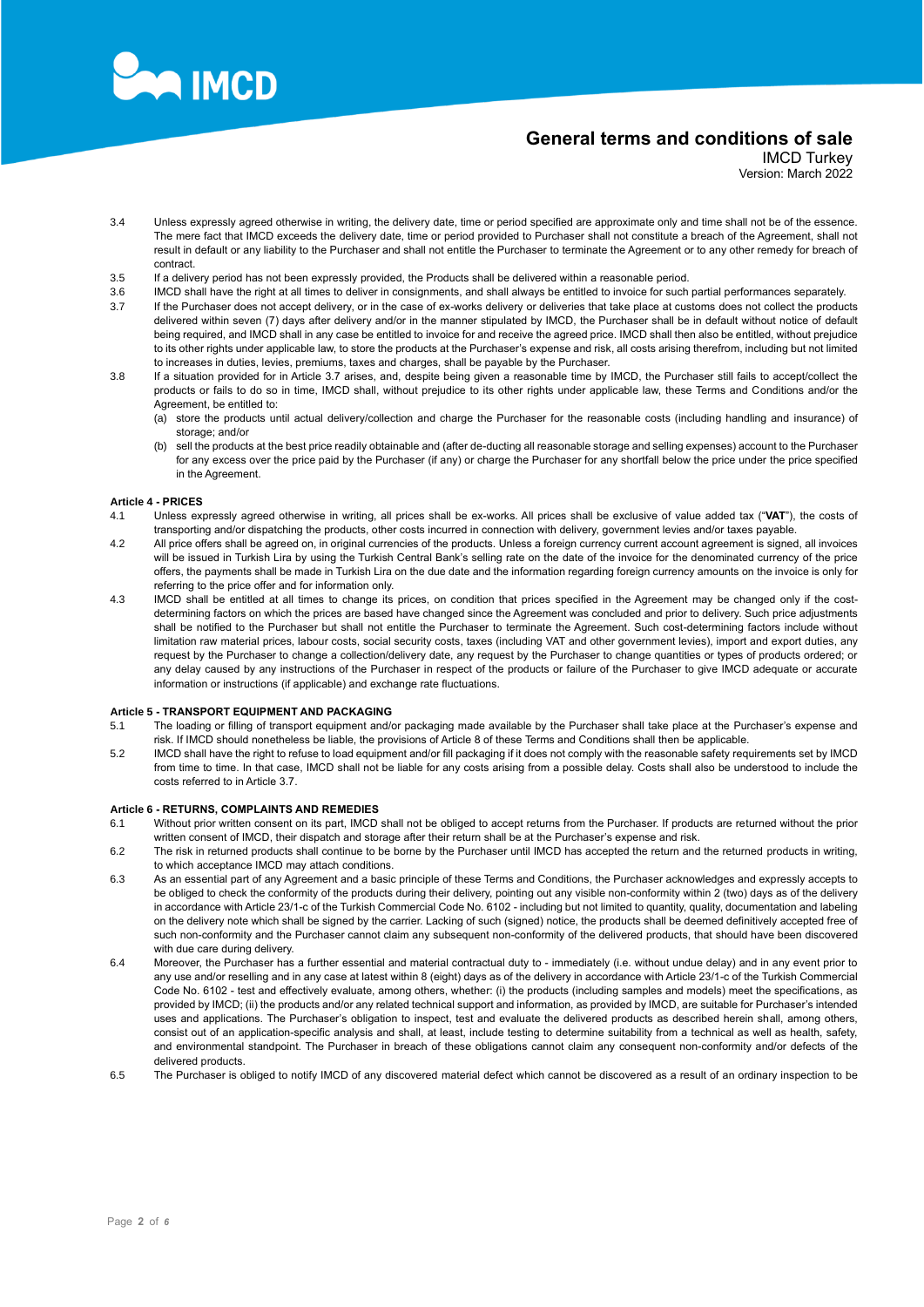

IMCD Turkey Version: March 2022

performed by the Purchaser in accordance with Article 6.3 and 6.4, immediately in writing with a description of the defect. Immediateness means that defects are notified at the latest within three (3) working days after discovery of the defect. The limitation period for claims for material defect is 6 (six) months from the delivery. Further, the Purchaser must grant IMCD access to the defective products for IMCD's own examination of the defective products, for which the Purchaser, at its own expense, must store the products properly and in the original packaging until such examination. The Purchaser in breach of these obligations cannot claim any consequent non-conformity and/or defects of the delivered products.

- 6.6 Submitting complaints shall not release the Purchaser from its payment obligations.
- 6.7 If complaints are submitted in time and in accordance with these Terms and Conditions, and IMCD is reasonably of the opinion that the complaint is justified, IMCD shall be free to choose either to deliver what is lacking, or to redeliver the products found to be unsound free of charge, or to grant a discount on the price. By performing in one of the stated ways, IMCD shall have discharged its warranty obligation unde[r Article 7.](#page-2-1) Replaced products shall become the property of IMCD.

### <span id="page-2-1"></span>**Article 7 - WARRANTY**

IMCD warrants to the Purchaser that the products sold to the Purchaser shall at the moment of delivery comply with the specifications as provided by IMCD to the Purchaser for such products. IMCD does not make any express or implied warranty as to the merchantability or fitness for any particular purpose of the products. This warranty shall lapse if the Purchaser fails to fulfil its obligations under the Agreement and/or these Terms and Conditions. Invoking the warranty shall not release the Purchaser from its obligations under the Agreement and/or these Terms and Conditions. Notwithstanding anything to the contrary contained in these Terms and Conditions, in case of a breach of the warranty given to the Purchaser in terms of thi[s Article 7,](#page-2-1) the Purchaser´s only remedy is a claim for swap of product with a new one that is free from defects from IMCD.

### <span id="page-2-0"></span>**Article 8 - LIABILITY**

- 8.1 IMCD shall not be liable for any damage sustained by the Purchaser, irrespective of whether this damage is the result of failure by IMCD to fulfil its obligations under the Agreement and/or these Terms and Conditions (including the warranty obligation o[f Article 7\)](#page-2-1), or of any act and/or omission by IMCD itself and/or by others acting on IMCD's instructions, unless the Purchaser proves that the damage is the result of gross negligence by IMCD and/or by others acting on IMCD's instructions.
- 8.2 Unless otherwise provided by law, IMCD shall not be liable for (i) indirect loss of any kind including special or consequential loss, (ii) lost revenue or profits, or (iii) loss suffered by the Purchaser or by a third party as a result of IMCD, or a person for whom it is liable under applicable law, committing a non-material breach of the Agreement.
- 8.3 IMCD shall not be liable for damage or loss, of whatever nature and in whatever form, which arises or is incurred after the products delivered by IMCD have been treated and/or processed.
- 8.4 IMCD does not guarantee the completeness and accuracy of information received by IMCD from its own supplier and shall not be liable for any damage – of whatever nature and in whatever form – incurred as a result of the incompleteness or inaccuracy of this information.
- 8.5 The Purchaser shall compensate IMCD for, and indemnify it against, all third-party claims, for whatever reason, in connection with compensation for any damage, costs, interest and/or losses which arise in connection with the products delivered by IMCD to the Purchaser, unless and insofar as the Purchaser demonstrates that the claim falls exclusively within IMCD's area of responsibility.
- 8.6 The provisions of this Article shall also apply in favour of all legal or natural persons used by IMCD to perform its obligations under the Agreement.

## **Article 9 – BUSINESS ETHICS AND COMPLIANCE WITH LAWS**

- 9.1 Purchaser shall, in purchasing goods or services, act in the best interests of IMCD and shall not, without the prior written consent of IMCD, participate in any business activity which may create a conflict of interest between the Purchaser and IMCD.
- 9.2 Purchaser acknowledges it has accessed and read the [ESG Standards for IMCD Business Partners](https://www.imcdgroup.com/en/about-us/sustainability/esg-standards-for-business-partners) and agrees to implement the requirements set forth therein throughout its organisation. The purchase of services or goods from IMCD pursuant to this Agreement will take place in compliance with the ESG Standards. Purchaser will inform IMCD immediately if it becomes aware of anything that may indicate a violation or any suspicion of a violation of the ESG Standards for Business Partners.
- 9.3 Without prejudice to the foregoing in this Article, the Purchaser shall comply with all applicable laws including but not limited to laws and conventions relating to (a) competition law, (b) anti-bribery, and anti-corruption, including, without limitation, the United States Foreign Corrupt Practices Act and the United Kingdom Bribery Act and (c) laws relating to export control and customs regulations such as (i) the rules on embargoed countries, (ii) the restrictions on the sale of products to restricted or denied customers and end-users, and (iii) the regime for the control of imports, exports, transfer, brokering and transit of dual-use items. The Purchaser shall not directly or indirectly utilise, sell, ship or otherwise transfer, the products purchased from IMCD to or through any country, entity or individual as prohibited under national and international regulations.
- 9.4 The Purchaser shall procure that any third parties to whom the products from IMCD shall be supplied, whether in original form or as intermediate or end-product, are under the same obligations as set out in this Article such that all third parties down the supply chain, as far as the end-user, are under the same strict compliance.
- 9.5 The Purchaser agrees to indemnify and hold harmless IMCD, its officers, employees, agents, and representatives, from and against all damages, losses, liabilities, penalties, costs and expenses, including reasonable attorney fees, as a result of any claim, suit, action, proceeding, demand, judgment or settlement arising out of Purchaser's failure to adhere to the provisions of this Article.

#### <span id="page-2-2"></span>**Article 10 - FORCE MAJEURE (NON-ATTRIBUTABLE NON-PERFORMANCE)**

- 10.1 In the event that, due to force majeure, IMCD is prevented from performing the Agreement, or performance becomes more costly, IMCD shall have the right to suspend the Agreement in full or in part for the duration of the force majeure situation, or to terminate the Agreement in full or in part, without judicial intervention and without IMCD being obliged to pay any compensation.
- 10.2 The term "force majeure" shall be understood to mean any circumstance, unforeseen, that permanently or temporarily prevents the performance by IMCD of the Agreement. Such circumstances shall in any case be understood to include, without limitation, inability to pay for whatever reason,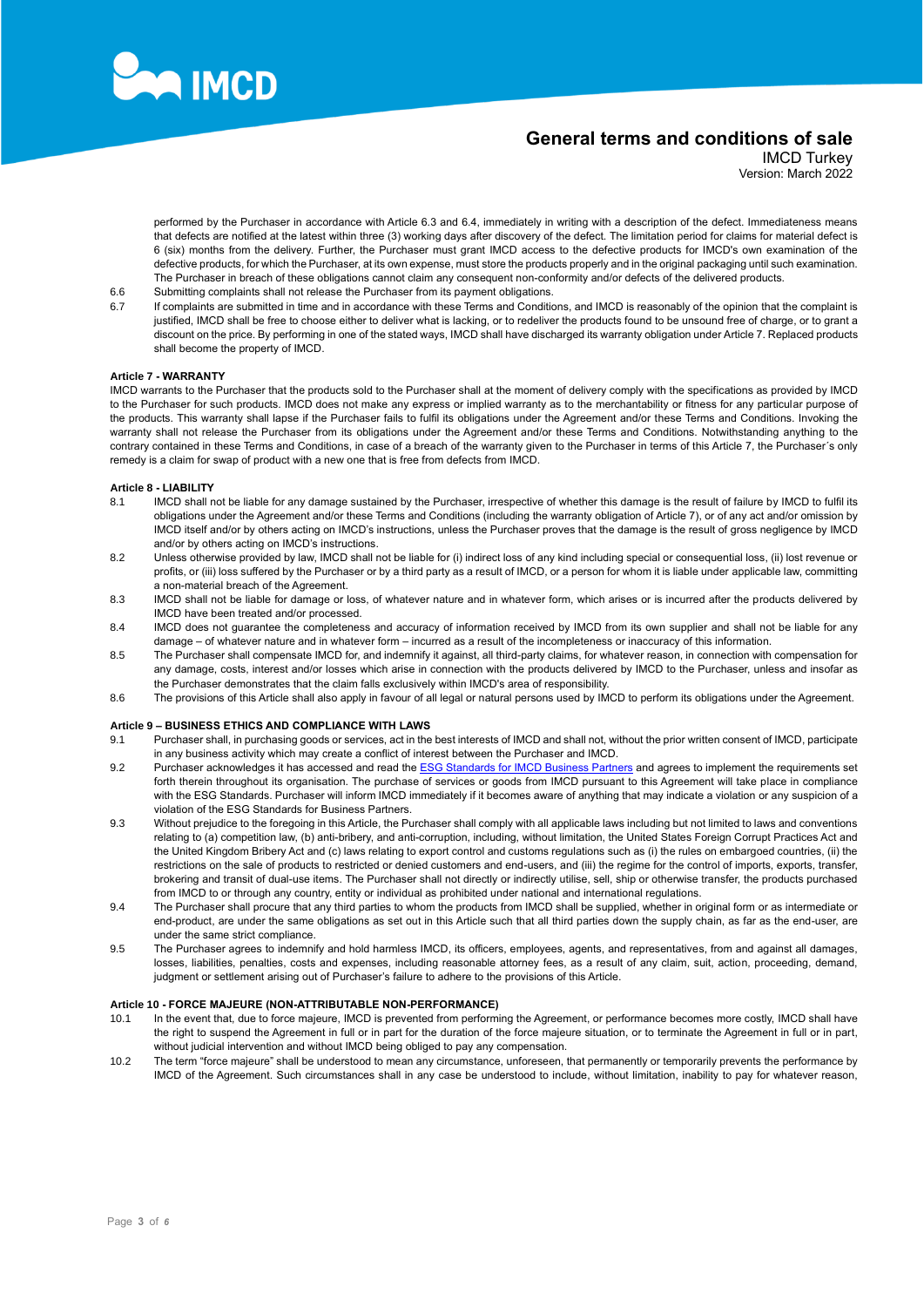

IMCD Turkey Version: March 2022

strikes, excessive staff sickness, interruptions in production, transport problems, fire and other business disruptions, import, export and transportation bans, late, defective or no delivery by IMCD's suppliers, and other events beyond the control of IMCD, such as flood, storm, natural and/or nuclear disasters, pandemic, epidemic, war and/or threat of war, but also changes in legislation and/or government measures. In addition, IMCD may always rely upon force majeure in the case of unsuitability of products and/or persons used by IMCD to perform the Agreement.

10.3 If IMCD suspends performance of the Agreement in accordance with the provisions of this Article, the Purchaser shall, at the request of IMCD, extend any letters of credit prescribed by the Agreement and/or the security required in accordance with Article [2.5](#page-0-0) of these Terms and Conditions up to the new delivery date.

### **Article 11 - PAYMENT**

- 11.1 Unless agreed otherwise in writing, payment must be made within thirty (30) days of the invoice date, without any discount and/or setoff, in the currency specified on the invoice.
- 11.2 If payment in full is not made within the period stated, the Purchaser shall be in default by operation of law and shall be liable to pay 10% annual interest or the statutory interest rate, whichever is the higher.
- 11.3 The Purchaser shall fully pay to IMCD its actual judicial and extrajudicial costs, including legal fees, incurred as a result of the Purchaser's failure to fulfil its obligations under the Agreement in full and/or on time, whereby in any event the Purchaser is obliged for any such failure to pay to IMCD at least extrajudicial costs amounting to 15% of the outstanding amount (which the Purchaser agrees is a fair and reasonable pre-estimation).
- 11.4 Without prejudice to the provisions of Articl[e 6.3](#page-1-1) and Article [6.4,](#page-1-2) complaints about invoicing or disputed amounts may only be made within 8 (eight) days following the receipt of invoice in accordance with Article 21/2 of the Turkish Commercial Code No. 6102. Complaints shall be submitted in writing. The submission of complaints shall not suspend the Purchaser's payment obligation in respect of any undisputed amounts.
- 11.5 Payments shall be deducted firstly from judicial costs, extrajudicial collection costs and interest payable, and then from the outstanding principal sums, starting with the oldest outstanding principal sums, regardless of any instructions to the contrary from the Purchaser.
- 11.6 The Purchaser shall be unable to offset any debt to IMCD against any claim of the Purchaser against IMCD.

### **Article 12 - SUSPENSION AND TERMINATION**

- <span id="page-3-0"></span>12.1 Without prejudice to the provisions o[f Article 10,](#page-2-2) and without prejudice to the right to claim compensation, IMCD may suspend the fulfilment of its obligations under the Agreement either wholly or in part or terminate the Agreement either wholly or in part, without need for a court order, by means of a written notification, without any obligation to pay compensation, in the event that (there is a reasonable expectation that):
	- (a) the Purchaser materially fails to fulfil one of its obligations under the Agreement, such as its obligation to pay on time and in full and duly receipt of delivery;
	- (b) an attachment is made against the Purchaser;
	- (c) the Purchaser is granted a moratorium;
	- (d) a petition is filed for the Purchaser's bankruptcy, or the Purchaser is declared bankrupt;
	- (e) the Purchaser makes a payment arrangement with one or more of its creditors;
	- (f) the Purchaser, if a natural person, dies, is placed under guardianship or, in the context of a legal person, is put into administration; or
	- (g) the Purchaser's business is sold or dissolved.

If, in accordance with Article [12.1,](#page-3-0) IMCD suspends performance of the Agreement, the Purchaser shall, at the request of IMCD, extend any letters of credit prescribed by the Agreement and/or security required in accordance with Articl[e 2.5](#page-0-0) of these Terms and Conditions up to the new delivery date.

- 12.2 If, in accordance with Articl[e 12.1,](#page-3-0) IMCD terminates the Agreement in whole or in part, IMCD may claim back, as its property, any products delivered but not yet paid for in full, offset against any sums already paid, without prejudice to its right to compensation for any kind of its damages.
- 12.3 If one of the situations described in Articl[e 12.1](#page-3-0) arises and the Agreement is not terminated in whole or in part by the Agreement, all amounts owed by the Purchaser to IMCD shall be due and payable in full and immediately, without prior notice of default being required.
- 12.4 The Purchaser may not suspend compliance with its obligations under or in connection with the Agreement or these Terms and Conditions on whatever grounds.

#### **Article 13 - INTELLECTUAL PROPERTY**

- 13.1 The Agreement and these Terms and Conditions do not entail any grant, transfer or licensing of any Intellectual Property Rights to the Purchaser.
- 13.2 The Purchaser warrants to IMCD at all times and indemnifies IMCD in this respect that the use by IMCD of data, specifications or material provided by the Purchaser does not breach any statutory regulation or infringe third-party rights.

#### **Article 14 – CONFIDENTIALITY AND DATA PROTECTION**

- 14.1 If IMCD discloses or grants to the Purchaser access to any research, development, technical, economic, or other business information or "knowhow" of a confidential nature, whether reduced to writing or not, Purchaser shall treat this information as strictly confidential and shall not, directly or indirectly, make use of any such information or disclose such information to any third party at any time, without IMCD's prior written consent. In case of breach of such confidentiality obligation by the Purchaser, IMCD shall be entitled to request compensation for all of its damages arising out of such breach.
- 14.2 In the event that Purchaser and IMCD have entered into a separate confidentiality agreement, the terms and conditions of such agreement shall take precedence over the terms of this Article.
- 14.3 In case of personal data transfers between IMCD and the Purchaser, the latter shall comply with all obligations stipulated under the Turkish Personal Data Protection Law No. 6698 and all related secondary legislation and shall take all necessary technical and organizational measures to ensure the data security. In case of breach of such data protection obligation by the Purchaser, IMCD shall be entitled to request compensation for all of its damages arising out of such breach.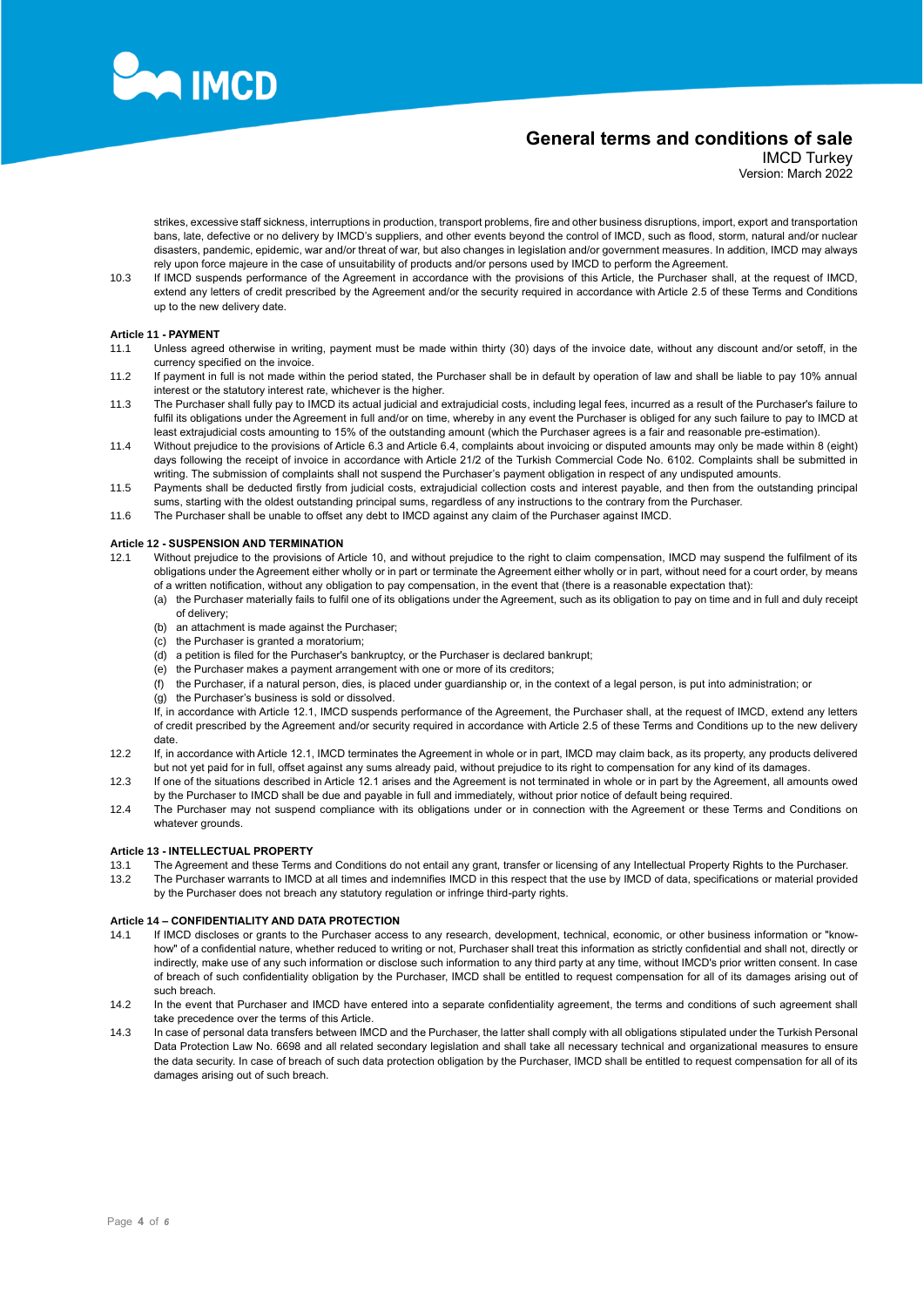

IMCD Turkey Version: March 2022

## **Article 15 - INVALIDITY AND CONVERSION**

If any provision in the Agreement or these Terms and Conditions is held to be or becomes illegal, invalid, not binding or unenforceable (in each case either in its entirety or in part) under any law of any jurisdiction:

a) that provision shall to the extent of its illegality, invalidity, lack of binding effect or unenforceability be deemed not to form part of the Agreement but the legality, validity, binding effect and enforceability of the remainder of the Agreement or these Terms and Conditions shall not be affected; and b) a provision shall apply between IMCD and the Purchaser which is legal, valid, binding and enforceable which is as similar as possible in terms of contents

and purpose.

## **Article 16 - NOTICE**

- 16.1 Any notice or other communication required to be given to a party under or in connection with the Agreement shall be in writing and shall be delivered to the other party:
	- (a) personally or sent by commercial courier, at its principal place of business with a copy to its registered office (if a company) or (in any other case) the address set out in the Agreement or otherwise provided by a party; or
	- (b) sent by fax or email to the other party's main fax number or email address, respectively.
- 16.2 Any notice or other communication shall be deemed to have been duly received if delivered personally, when left at such addressor or if delivered by commercial courier, on the date and at the time that the courier's delivery receipt is signed, or if sent by fax or email, on the next Business Day after transmission.
- 16.3 In accordance with Article 18/3 of the Turkish Commercial Code No. 6102, any notice regarding default of a party, termination of any Agreement or cancellation of any Agreement shall be made through notary, via registered mail, telegraph or via the registered electronical post system by using secure electronical signature.

#### **Article 17 - ASSIGNMENT**

- 17.1 IMCD may at any time assign, transfer, charge, subcontract or deal in any other manner with all or any of its rights under the Agreement or these Terms and Conditions and may subcontract or delegate in any manner any or all of its obligations under the Agreement or these Terms and Conditions to any third party.
- 17.2 Purchaser shall not, without the prior written consent of IMCD, assign, transfer, charge, subcontract or deal in any other manner with all or any of its rights or obligations under the Agreement or these Terms & Conditions.

#### **Article 18 - NO PARTNERSHIP OR THIRD PARTY RIGHTS**

Nothing in the Agreement is intended to, or shall be deemed to, constitute a partnership or joint venture of any kind between any of the parties, nor constitute any party the agent of another party for any purpose. No party shall have authority to act as agent for, or to bind, the other party in any way. A person who is not a party to the Agreement shall not have any rights under or in connection with it.

#### **Article 19 - WAIVER AND CUMULATIVE REMEDIES:**

A waiver of any right under the Agreement is only effective if it is in writing and shall not be deemed to be a waiver of any subsequent breach or default. No failure or delay by a party in exercising any right or remedy under the Agreement or by law shall constitute a waiver of that or any other right or remedy, nor preclude or restrict its further exercise. No single or partial exercise of such right or remedy shall preclude or restrict the further exercise of that or any other right or remedy. Unless specifically provided otherwise, rights arising under the Agreement are cumulative and to not exclude rights provided by law.

### **Article 20 - AUTHORITY**

Purchaser represents and warrants to IMCD that its signatory to the Agreement has been duly authorised by, and upon execution will constitute a valid and legally binding agreement of, the Purchaser enforceable against the Purchaser in accordance with its terms. Specifically, the Purchaser represents and warrants that the signatory to the Agreement has authority to bind the Purchaser to an arbitration agreement for purposes of Article 21.

### **Article 21 - APPLICABLE LAW AND DISPUTE RESOLUTION**

- 21.1 The laws of Republic of Turkey shall apply exclusively to all Agreements and to these Terms and Conditions, and to any non-contractual obligation arising out of or in connection with the Agreement or these Terms and Conditions. Applicability of the Turkish International Private and Procedural Law No. 5718 regarding conflict of laws and the United Nations Convention on Contracts for the International Sale of Goods (CISG) is explicitly ruled out.
- 21.2 All disputes arising in connection with the Agreement or these Terms and Conditions, including disputes concerning the existence and validity thereof, shall be submitted to settle in arbitration in accordance with the rules of Arbitration Rules of the Istanbul Arbitration Centre (ISTAC) then in force. In that connection, the following applies:
	- a) The place of arbitration shall be Istanbul, Turkey.
	- b) The arbitral tribunal shall be composed of 1 (one) arbitrator, unless otherwise agreed by the parties in writing. If the arbitrator is not appointed by the parties, such arbitrator shall be appointed by the Istanbul Arbitration Centre (ISTAC).
	- c) The language of the arbitration shall be Turkish. Where testimony or a document is provided in a language other than Turkish, a translation of such testimony or document shall be provided in the Turkish language.
	- d) The tribunal shall decide in accordance with the applicable rules.
	- $\overrightarrow{e}$  Any arbitration award or decision shall be final and binding on the parties.
	- f) No arbitral award, or any part thereof, shall be published in any form.
	- g) The Emergency Arbitrator Rules shall not apply.